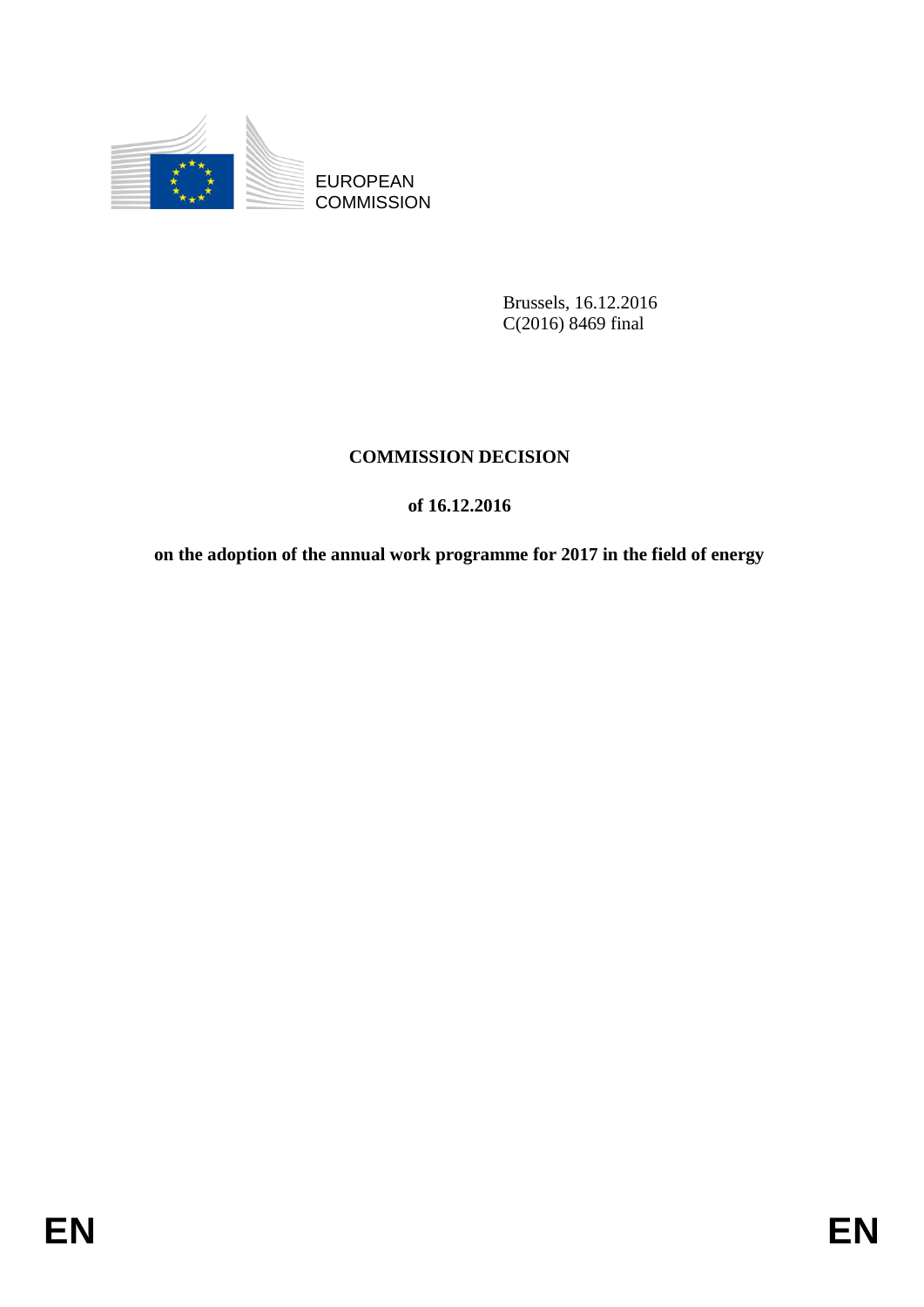# **COMMISSION DECISION**

### **of 16.12.2016**

# **on the adoption of the annual work programme for 2017 in the field of energy**

### THE EUROPEAN COMMISSION,

Having regard to the Treaty on the Functioning of the European Union,

Having regard to Regulation (EU, Euratom) No 966/2012 of the European Parliament and of the Council of 25 October 2012 on the financial rules applicable to the general budget of the Union and repealing Council Regulation (EC, Euratom) No  $1605/2002<sup>1</sup>$ , and in particular Article 54(2) (d) and Article 84(2) thereof,

Whereas:

- (1) In order to ensure the implementation of the Union energy policy for 2017, it is necessary to adopt a financing decision and a work programme. Article 94 of Commission Delegated Regulation (EU) No 1268/2012<sup>2</sup> establishes detailed rules on financing decisions.
- (2) It is necessary to allow for the payment of interest due for late payment on the basis of Article 92 of Regulation (EU, Euratom) No 966/2012 and Article 111(4) of Delegated Regulation (EU) No 1268/2012.
- (3) In order to allow for flexibility in the implementation of the work programme,, it is appropriate to define the term 'substantial change' within the meaning of Article 94(4) of Delegated Regulation (EU) No 1268/2012.

HAS DECIDED AS FOLLOWS:

#### *Article 1*

#### *The work programme*

The annual work programme in the field of energy for 2017, as set out in the Annex, is adopted.

The annual work programme constitutes a financing decision within the meaning of Article 84 of Regulation (EU, Euratom) No 966/2012.

#### *Article 2*

#### *Union contribution*

The maximum Union contribution for the implementation of the programme for 2017 is set at EUR 5 304 000, and shall be financed from the appropriations entered in the following lines of the general budget of the Union for 2017:

 $\mathbf{1}$  $\frac{1}{2}$  OJ L 298, 26.10.2012, p 1.

<sup>2</sup> Commission Delegated Regulation (EU) No 1268/2012 of 29 October 2012 on the rules of application of Regulation (EU, Euratom) No 966/2012 of the European Parliament and of the Council on the financial rules applicable to the general budget of the Union (OJ L 362, 31.12.2012, p. 1).